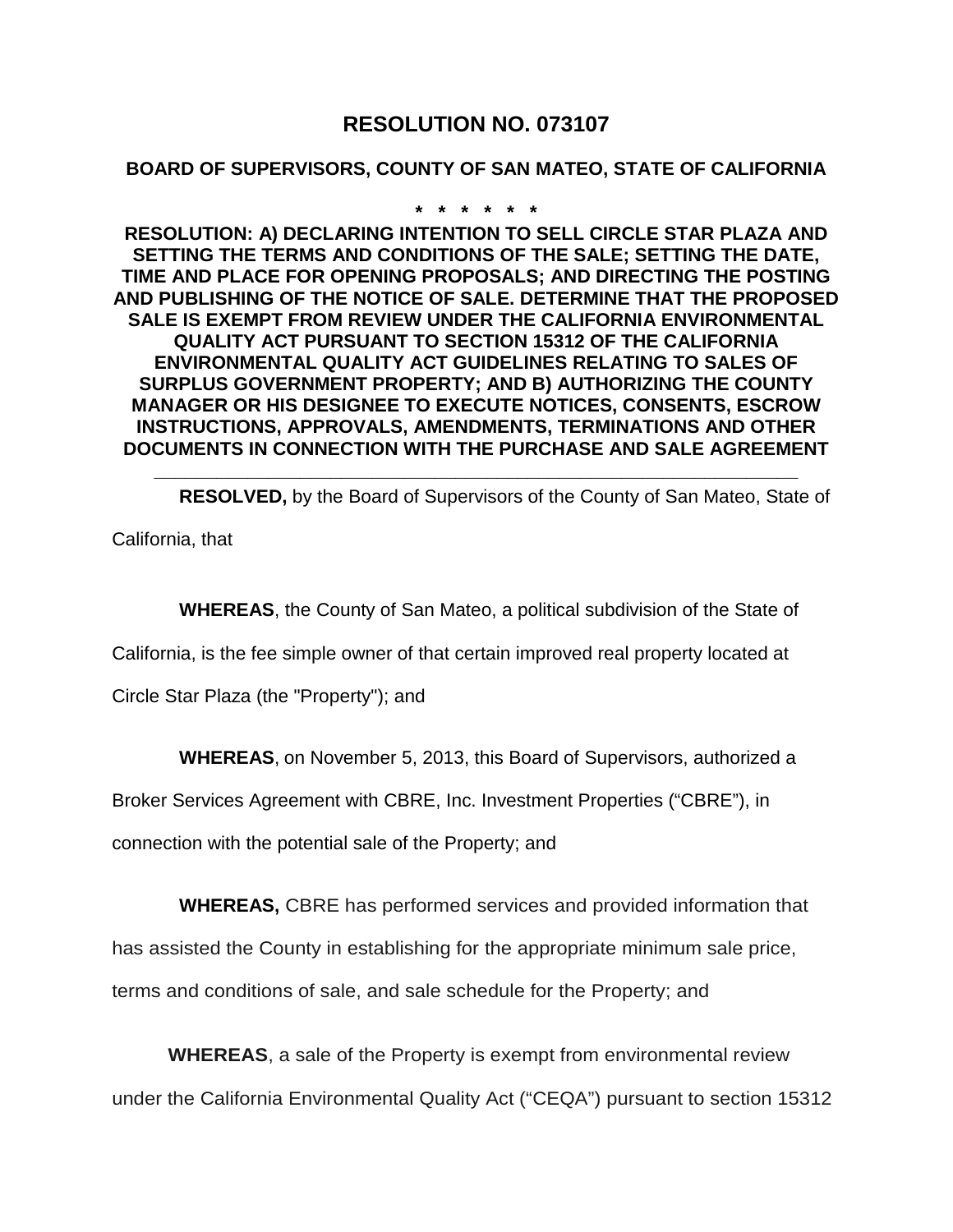**WHEREAS,** this Board has determined that the Property is surplus.

**NOW THEREFORE, IT IS HEREBY DETERMINED AND ORDERED** that it is declared that this Board intends to sell the real property owned by the County and known as Circle Star Plaza, and such sale is approved under the following terms and conditions:

#### 1. MINIMUM PROPOSAL

The minimum acceptable written proposal for the purchase of the property shall be \$ 85,500,000 ( Eighty Five Million and Five Hundred Thousand Dollars)

#### 2. OFFICIAL PROPOSAL FORM AND DUE DILIGENCE

No written proposal will be considered unless submitted on the County of San Mateo's Official Proposal Form, which shall include: (1) A completed, unmodified, and executed Purchase and Sale Agreement (2) An executed Earnest Money Escrow Agreement, and (3) Instructions or other documents as may be required by the County Manager. Information regarding the Property( "Due Diligence Reports"), which are subject to updates until 5 p.m. on May 14, 2014, along with The Official Proposal Form, shall be available from the County Manager's Office (CMO), Hall of Justice, 400 County Center, 1<sup>st</sup> Floor, Redwood City, CA 94063; with online access available at <http://www.co.sanmateo.ca.us/portal/site/SMC> under News; and through the County's exclusive real estate broker, CBRE, Inc., by contacting Tyler Meyerdirk, telephone: (415) 772-0342 or by email: [tyler.meyerdirk@cbre.com.](mailto:tyler.meyerdirk@cbre.com) The Due Diligence Reports are available for public inspection at the CMO, in addition to the online sources referenced above. The form of Purchase and Sale Agreement has been presented to this Board and this Board has examined and approved the same as to form and content.

#### 3. DEPOSIT

Each bidder shall deposit with the escrow agent as identified in the Official Proposal Form the sum of Ten Million 00/100 DOLLARS (\$10,000,000.00) which sum must be available no later than 5 pm on May 14, 2104. Deposits must be made pursuant to the terms of the Earnest Money Escrow Agreement, which specifies funds must be deposited by 5 p.m. on May 13, 2014 in order for the funds to be available on May 14, 2014. The required deposit must be submitted for each written proposal, and pursuant to the timeframes for available funds as described in the Earnest Money Escrow Agreement, in order for such proposal to be considered. The deposit and Official Proposal Form must each identify the same exact bidding entity and/or individual. For oral bids, only those bidders who have submitted the required deposit, funded the escrow account per the Earnest Money Escrow Agreement and completed an Official Proposal Form will be eligible oral bidders. Upon completion of all bidding and either acceptance of the highest bid from a responsible bidder which conforms to all terms and conditions or rejection of all bids, the escrow agent will refund the deposits, with payment of interest, to all bidders except the successful bidder. The deposit of the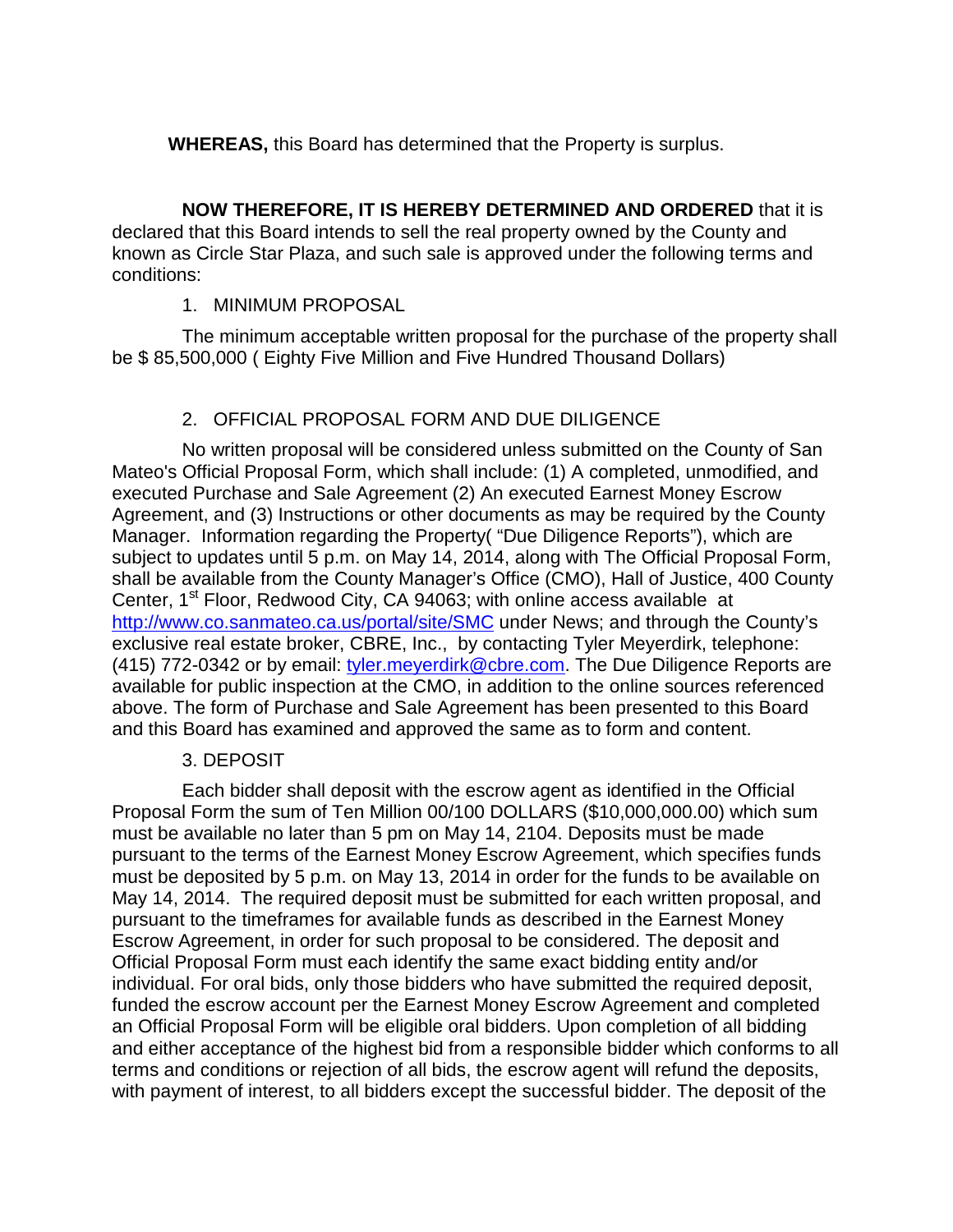successful bidder will be retained, will become non-refundable, and will be credited to the purchase price of the Property.

## 4. DEADLINE TO SUBMIT PROPOSALS

Each bidder must deliver the bidder's sealed proposal which must include the completed Official Proposal Form to the County Manager's Office (CMO), 400 County Center, Redwood City, CA 94063 on or before 5:00 p.m. on May 14, 2014.

No deposits are to be accepted by the County Manager's Office or the Clerk of the Board of Supervisors. Oral bids will not be accepted if the proposed bidder has not submitted the required deposit and a completed and timely submitted Official Proposal Form to the CMO by the above date and time.

- 5. SALE PROCEDURE AND TERMS
- (a) Written Proposals:

Beginning at 1:30 p.m., on Tuesday, May 20, 2014, in the Chambers of the Board of Supervisors, Hall of Justice, 400 County Center, Redwood City, California, during the regular meeting of the Board of Supervisors on that date, all of the written proposals received will be opened, examined, and declared by the President of the Board of Supervisors or the County Manager/Clerk of the Board (or either of their designees) in conformance or not in conformance with this resolution and any instructions promulgated by the President of the Board of Supervisors or the County Manager. Of the proposals submitted which conform to all of the terms and conditions stated herein and in the instructions promulgated by the President of the Board of Supervisors or the County Manager, and which are made by qualified and responsible bidders, the President of the Board of Supervisors or the County Manager (or either or their designees) shall identify the written proposal which is the highest, unless a higher oral bid is identified, as described hereinafter.

(b) Oral Bids:

Before accepting any written proposal, and immediately following the opening, examination and declaration of conformance of the written proposals, the President of the Board of Supervisors or the County Manager/Clerk of the Board (or either of their designees) will call for oral bids. Any responsible and qualified bidder who timely submitted the required deposit and completed an Official Proposal Form may submit an oral bid to purchase the Property upon the terms and conditions specified in the Purchase and Sale Agreement form. The initial oral bid must be for a price exceeding the highest written proposal made by a responsible bidder by at least five percent (5%). After an initial oral bid is made, oral bidding may proceed in increments of \$50,000 until the highest oral bid is finally made and determined to be the acceptable bid by the President of the Board of Supervisors or the County Manager/Clerk of the Board (or either of their designees)

(c) Duplicate High Proposals:

In the event that two or more written proposals are received which are equal in amount, and no oral bids are made that exceed the written proposal by at least 5%, the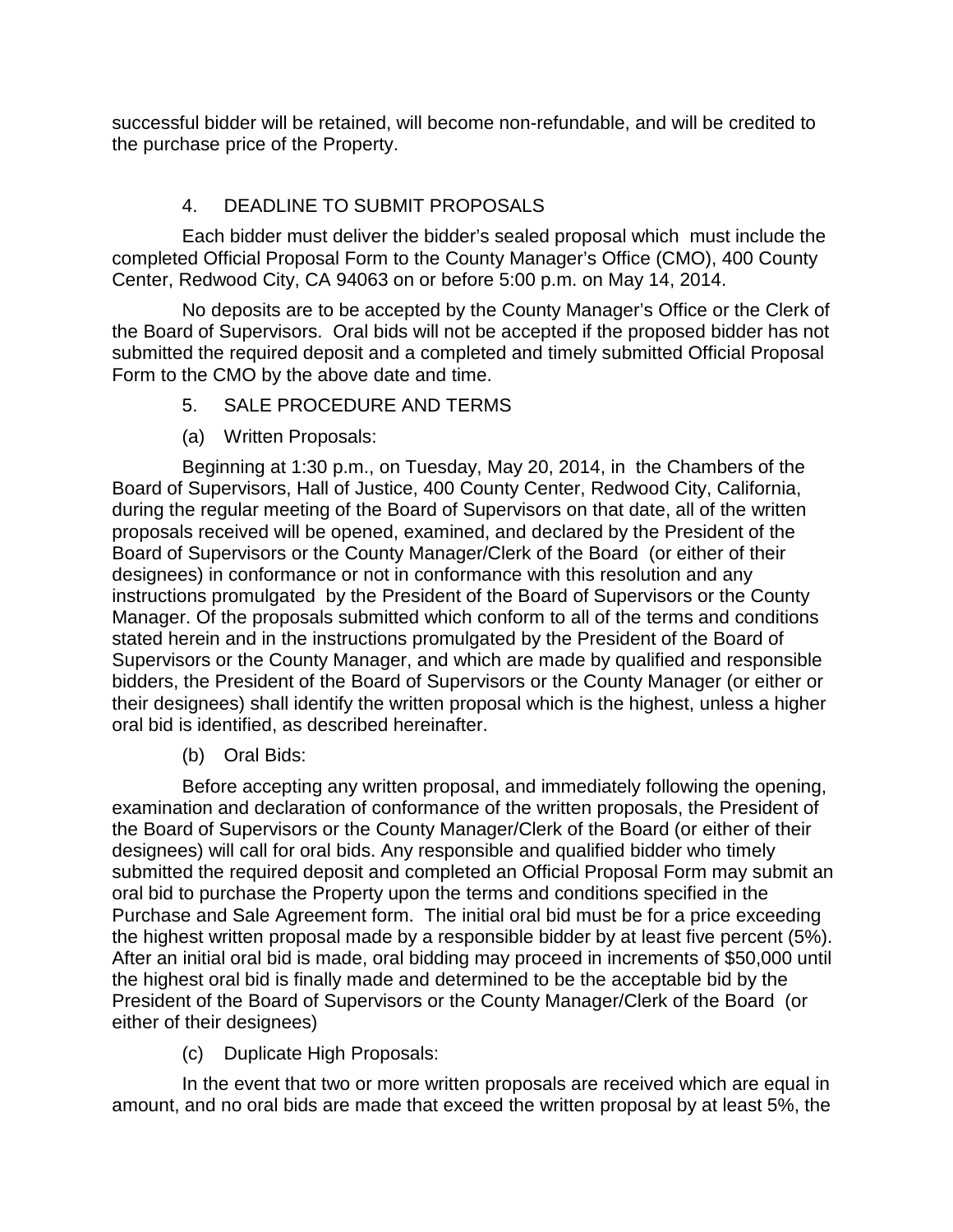proposal to be determined to be the acceptable bid by the President of the Board of Supervisors or the County Manager/Clerk of the Board shall be that of the bidder whose name is drawn by lot immediately after the call for oral bids.

(d) Final Acceptance of a Bid:

The final acceptance of a bid shall be subject to the approval of this Board of Supervisors during its regular meeting of May 20, 2014, or at an adjourned session of that meeting held on or before May 30, 2014. The Board's acceptance and approval of the successful bid shall include a resolution of acceptance of the bid, authorizing the execution of the Purchase and Sale Agreement Form completed by the successful bidder ("Final Agreement"), the execution and delivery of the appropriate deed and other documents required to complete the sale as contemplated by the Final Agreement, and the payment of a broker's commission, as appropriate. No bids or proposals will be considered for acceptance by the Board of Supervisors that are not timely submitted as required.

(e) Rejection of Written Proposals and/or Oral Bids

The Board of Supervisors, at its discretion, may reject all written proposals and/or oral bids and withdraw the Property from sale. If the sale is canceled, all deposits will be refunded.

## 6. GENERAL

Except as may be set forth in the Purchase and Sale Agreement, the Property is sold "as is;" the County of San Mateo shall not pay any commission or fees of any kind in connection with the sale, except its own brokers' fees; all other fees, costs and taxes shall be paid by the purchaser. Except as may be set forth in the Purchase and Sale Agreement, the County makes no representations as to the condition of the property, including conformance to zoning requirements or permit regulations, soil conditions, or the existence, if any, of hazardous materials on the property. No title shall pass until the transaction is completed by recordation of the Grant Deed.

## 7. CONDITIONS OF SALE

The terms and conditions regarding payments and the execution and delivery of closing documents shall be as set forth in the Purchase and Sale Agreement.

## 8. DEFAULT

Failure of the Successful Bidder to complete the purchase consistent with the terms and conditions of the Purchase and Sale Agreement may result in cancellation of the sale and forfeiture of the deposit. No extension of time for payment will be granted.

**BE IT FURTHER RESOLVED**, that 1:30 p.m., on Tuesday, May 20, 2014, at the Chambers of the Board of Supervisors, Hall of Justice, 400 County Center,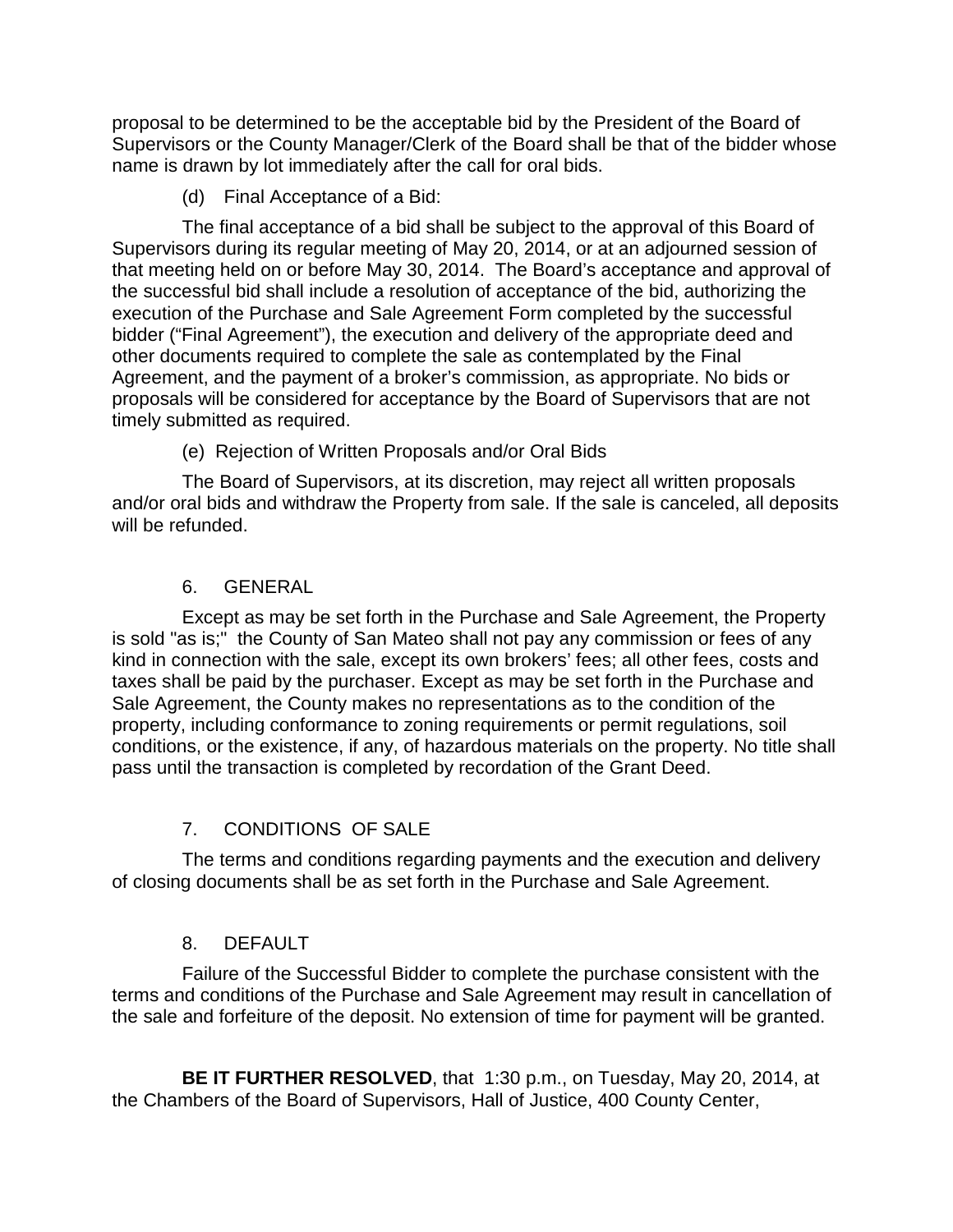Redwood City, is hereby fixed as the date, time and place for opening and examination of written proposals submitted for the purchase of the Circle Star Plaza Property and oral bids thereon; and

**BE IT FURTHER RESOLVED,** that this Board of Supervisors hereby declares the Property to be surplus; and

**BE IT FURTHER RESOLVED**, that copies of this resolution, signed by the President of this Board of Supervisors, shall be posted in three (3) public places in the County of San Mateo, not less than fifteen (15) days prior to the date set for opening of written proposals; and

**BE IT FURTHER RESOLVED** , that this resolution shall be published once a week for three (3) successive weeks prior to the date set for opening of written proposals in a newspaper of general circulation, published in San Mateo County; and

**BE IT FURTHER RESOLVED**, that any sale of the Property resulting from this resolution is exempt from review under CEQA pursuant to section 15312 of the CEQA Guidelines relating to surplus government property sales and this Board directs the County Manager or his designee to file a CEQA notice of exemption with the County Clerk;

**AND BE IT FURTHER RESOLVED**, that the proceeds from the sale of said real property shall be deposited into the County Treasury for the County of San Mateo.

\* \* \* \* \* \*